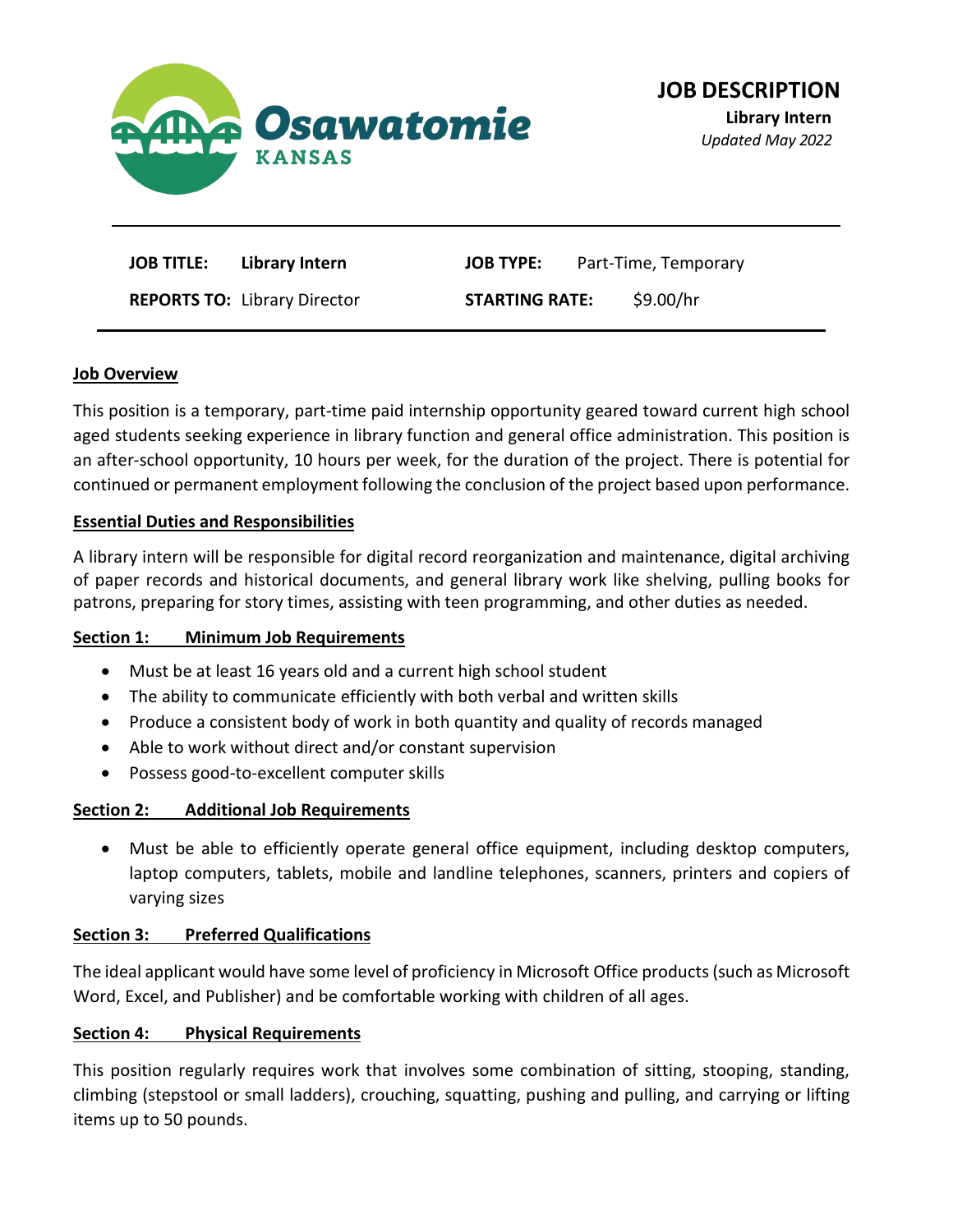### **Section 5: Working Conditions**

This position primarily works indoors in a regular office setting, but may experience some need for casual work outdoors (such as setting up story times or other outdoor programming).

### **Section 6: Work Schedule**

This position is 10 hours weekly (two hours per weekday after school), not to exceed 1,000 hours in a year.

### **Section 7: Personal Knowledge, Skills, and Abilities**

The City of Osawatomie has identified the following employee core competencies that allow and encourage innovation, learning and improvement in both internal and external City services. These core competencies allow the City to accomplish the programs and strategic goals set by the organization in accordance with the organizational values. The core competencies are included in the performance assessment and review processes. Every successful employee is expected to demonstrate each of the following core competencies:

- *Personal Accountability*

Accepts responsibility and is accountable for his or her actions. Acts in ways that support honesty and upfront dealings with his or her work and maximizes the use and efficiency of time and resources. Completes tasks independently and in a timely manner. Meets attendance and punctuality guidelines.

- *Communication*

Clearly and concisely presents oneself both verbally and in writing assuring that others understand the intended message. Keeps appropriate people accurately informed and up-todate of both positive and potentially negative information. Appropriately expresses one's own opinion. Refrains from immediate judgment and criticism of others' ideas. Delivers criticism in a way that demonstrates sensitivity to the feelings of others and waits for others to finish their intended message before responding. Writes concise correspondence when required. Understands of the importance of non-verbal communication and presents oneself in an appropriate manner.

- *Job Performance*

Maintains functional knowledge for position including experience, education, situations and systems. Follows City and Department policies and procedures regarding work performance as defined by the Department.

## - *Initiative and Innovation*

Recognizes and pro-actively addresses opportunities to improve. Takes independent action within his/her scope of responsibility. Looks for opportunities to learn from others or on-thejob and applies new skills and knowledge to daily work. Applies and/or shares ideas about new trends, technology of data to improve organizational performance or customer service.